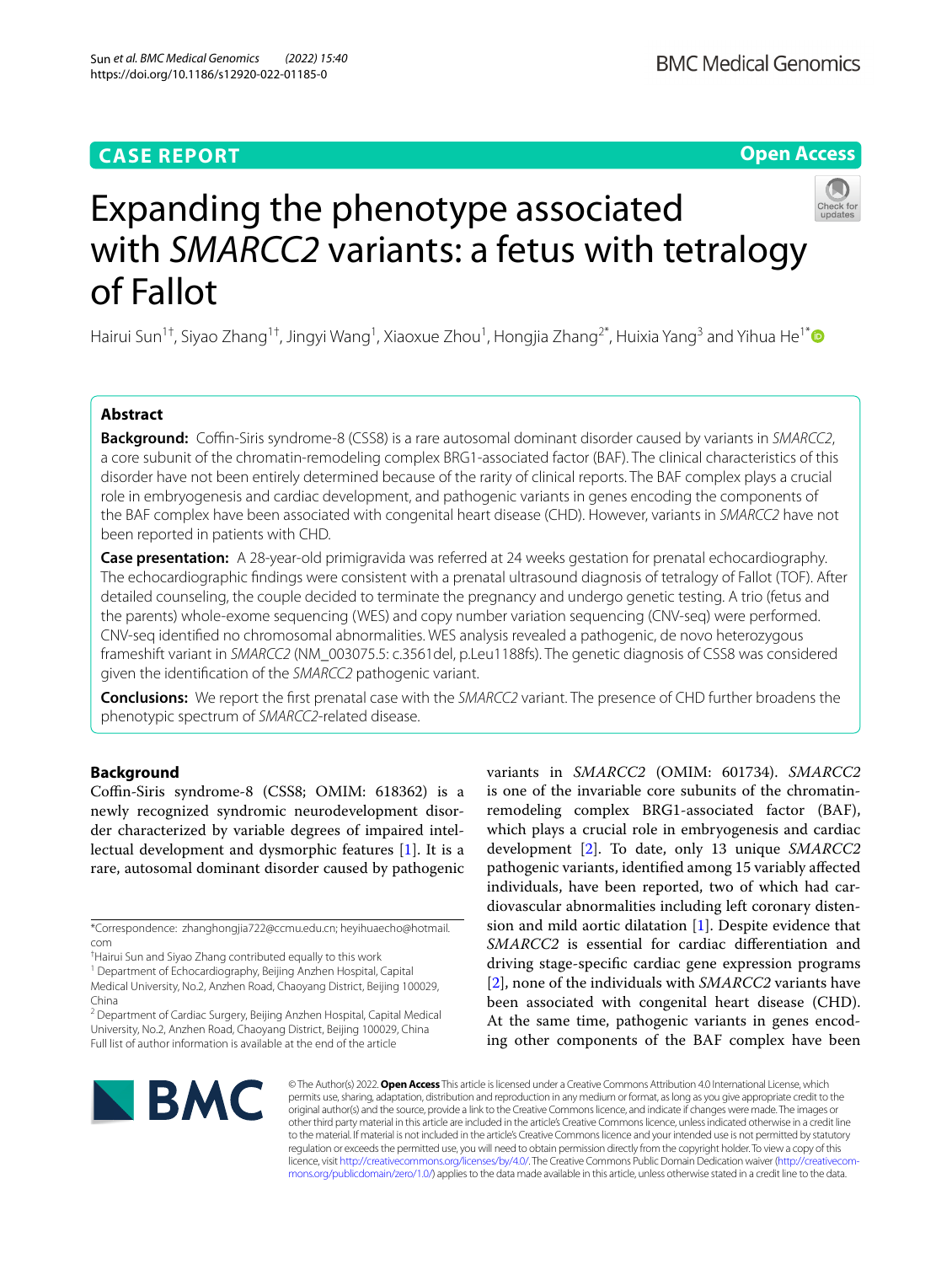associated with CHD  $[3]$  $[3]$ . In fact, due to the scarcity of clinical reports, the clinical characteristics of CSS8, especially the low penetrant phenotype, such as cardiovascular abnormalities, have not been fully determined. We provide herein the frst prenatal case with CHD that may be part of this newly identifed *SMARCC2*-related disorder, which could help defne its phenotypic spectrum and diagnostic criteria.

# **Case presentation**

A 28-year-old pregnant woman was referred to our center for prenatal echocardiography at 24 weeks of gestation with fetal cardiac abnormalities identifed during routine second-trimester screening. The woman was in good health, with no family history of cardiovascular disease and no medication history during pregnancy. She and her husband are not consanguineous.

## **Clinical phenotypes**

Detailed fetal echocardiographic examination revealed a subaortic ventricular septal defect (3.4 mm) with an enlarged aortic valve (Fig. [1](#page-1-0)A) and a right ventricu-lar outflow tract and pulmonary stenosis (Fig. [1](#page-1-0)B). The echocardiographic fndings supported the diagnosis of tetralogy of Fallot. After a detailed consultation, the couple decided to terminate the pregnancy and undergo genomic sequencing but declined an autopsy.

## **Molecular fndings**

We performed a trio (fetus and the parents) wholeexome sequencing and copy number variation

sequencing using methods described previously [[4](#page-3-3), [5](#page-3-4)]. We found no chromosomal abnormalities or diseasecausing variants in the known CHD genes. However, we identifed a de novo heterozygous frameshift variant in *SMARCC2* (NM\_003075.5: c.3561del, p.Leu1188fs) in the fetus (Fig. [2](#page-1-1)). This variant has not yet been described as pathogenic or benign and has not been reported in the general population database (gnomAD: [https://gnomad.broadinstitute.org\)](https://gnomad.broadinstitute.org). It is predicted to result in either an abnormal truncated protein product or loss of protein from this allele via nonsense-mediated mRNA decay. Furthermore, recent evidence indicates that *SMARCC2* is intolerant to loss-of-function variants [[1\]](#page-3-0). In conclusion, we classifed this variant as

<span id="page-1-1"></span>



<span id="page-1-0"></span>**Fig. 1** Cardiac defects in the fetus. **A** The dotted line indicates an enlarged aortic valve; the arrow indicates the ventricular septal defect. **B** The dotted line refers to a narrowing of the right ventricle outflow tract and pulmonary stenosis. AAO, ascending aorta; L/RPA, left/right pulmonary artery; LV, left ventricle; MPA, main pulmonary artery; RV, right ventricle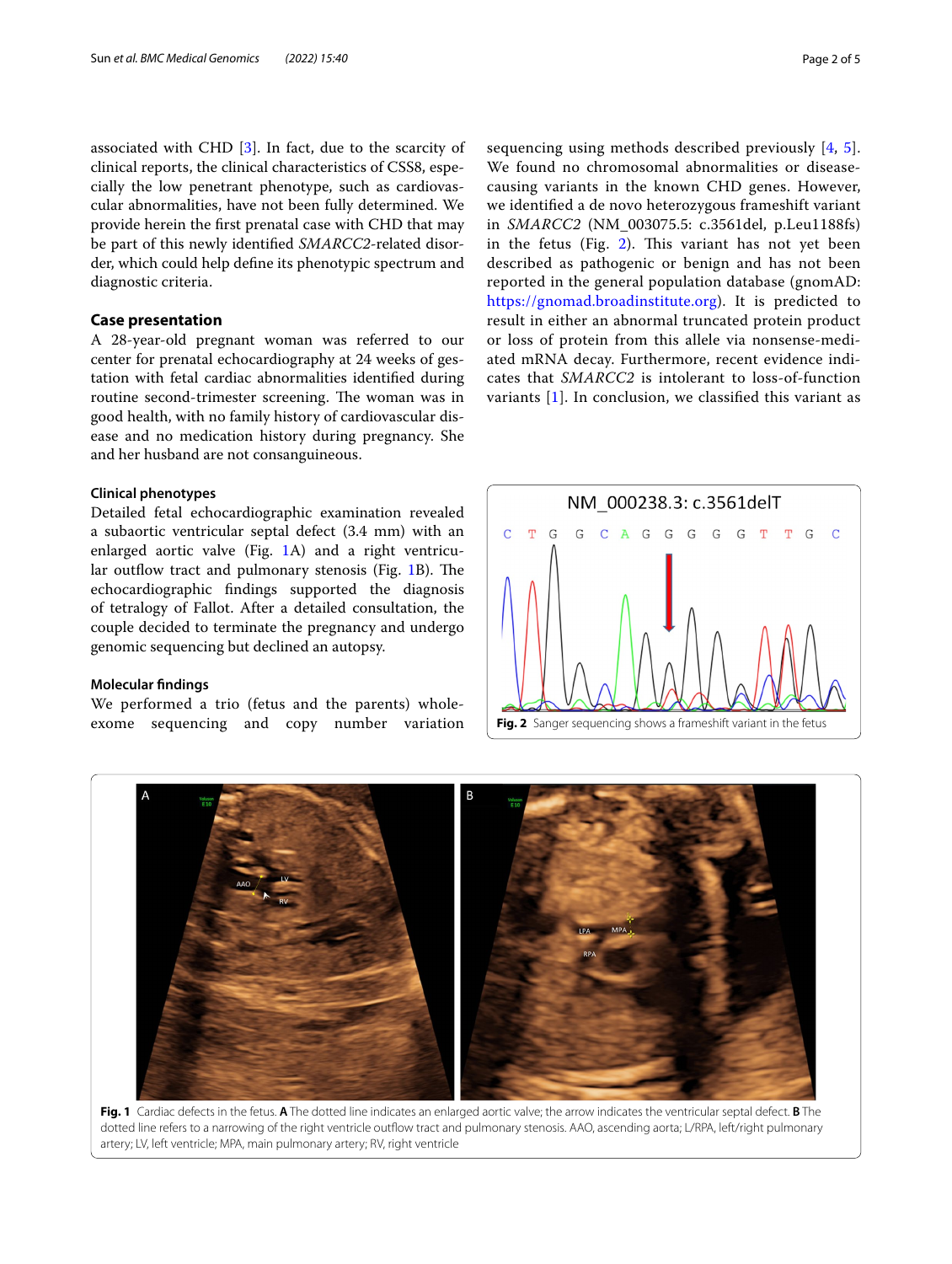pathogenic according to the American College of Medical Genetics and Genomics guidelines [[6\]](#page-3-5).

## **Literature review**

Since none of the previously reported patients [\[1](#page-3-0)] had CHD, the association between *SMARCC2* variants and CHD is uncertain. We further conducted literature and public database surveys to determine the association between SMARCC2 variants and CHD. We identifed three additional patients with congenital heart disease, two of which carried a contiguous gene deletion containing *SMARCC2*, and one had a de novo *SMARCC2* loss-of-function variant [\[7](#page-4-0), [8](#page-4-1)]. Detailed genotypes and phenotypes of these patients are summarized in Table [1](#page-2-0).

# **Discussion and conclusions**

We report the frst prenatal case of congenital heart disease with a novel variant in *SMARCC2*, a core subunit of the BAF complex. The discovery of pathogenic variants for pregnancies with structural anomalies during the prenatal period is essential for establishing a precise diagnosis, treatment decision, and correct prognostication and for providing accurate genetic counseling for the perinatal decision-making [[9\]](#page-4-2). Furthermore, our report enlarges the variant spectrum of *SMARCC2*, and suggests the

potential association between CHD and *SMARCC2* pathogenic variants.

Growing evidence indicates subunits of the BAF complex are involved in diverse aspects of cardiac development, and the disruption of the BAF complex underlies the pathogenesis of CHD [[2\]](#page-3-1). Actually, CHD is not uncommon in patients with variants in genes encoding BAF complex subunits  $[1, 3]$  $[1, 3]$  $[1, 3]$ . For example, in a recent review of patients with variants in genes encoding components of the BAF complex, the incidence of CHD in patients with *SMARCB1*, *SMARCA4*, *SMARCE1*, and *ARID1A* variants was 45%, 42%, 67%, and 38%, respectively, and the overall incidence was 44% [\[3](#page-3-2)]. As for *SMARCC2*, recent evidence indicates that it is essential for cardiac diferentiation through facilitating cardiomyocyte diferentiation and controlling temporal steps in cardiac diferentiation [[2](#page-3-1)], suggesting a potential general role for the BAF complex in CHD. *SMARCC2* variants were recently reported in 15 unrelated patients with impaired intellectual development with speech and behavioral abnormalities, hypotonia, and varying dysmorphism [\[1](#page-3-0)]. None of these patients had CHD, although two of them presented coronary distension or aortic dilatation.

To our knowledge, a total of four unrelated CHD patients with *SMARCC2* deletion or loss-of-function

**ID Sex Age Cardiac phenotype Extra cardiac phenotype Genetic abnormality Origin Reference** 401,720 Female Infancy Ventricular septal defect Broad foot, broad palm, delayed speech and language development, feeding difficulties in infancy, hypertelorism, intellectual disability, muscular hypotonia, open mouth, premature birth, Strabismus, Thick eyebrow, Thick lower lip vermilion, Thick upper lip vermilion,Wide mouth [hg19]del(12)(q13.3q14.2p22.3) chr12:g.56554154\_63870277del De novo DECIPHER database\* F6 Female Fetus Cardiac malposition of the great arteries and multiple ventricular septal defects Abdominal situs inversus *SMARCC2* (ENST00000267064: c.1555C>T, p.His519Ter) and *NF 1*(ENST00000456735:c.2747G>A ,p.His916Gln) De novo Carss et al. (2014) None Female 22 years old Congenital perimebranous ventricular defect Neonatal respiratory distress syndrome,neurodevelopmental delay, poor verbal language, dysmorphic facial features, skeletal abnormalities, trigeminal nerve palsy, bilateral mixed hearing loss, rhinolalia, dysarthria and acquired dysphagia for solid foods 500 Kb-long deletion at 12q13.2-q13.3 that contains *SMARCC2* and other 25 genes De novo Roberti et al. (2018) None Female Fetus Tetralogy of Fallot None **SMARCC2** (NM\_003075.5: c.3561del, p.Leu1188fs) De novo This study

<span id="page-2-0"></span>**Table 1** Clinical phenotype and genotype of four unrelated patients with congenital heart disease carrying *SMARCC2* deletion or lossof-function variant

\*<https://decipher.sanger.ac.uk/>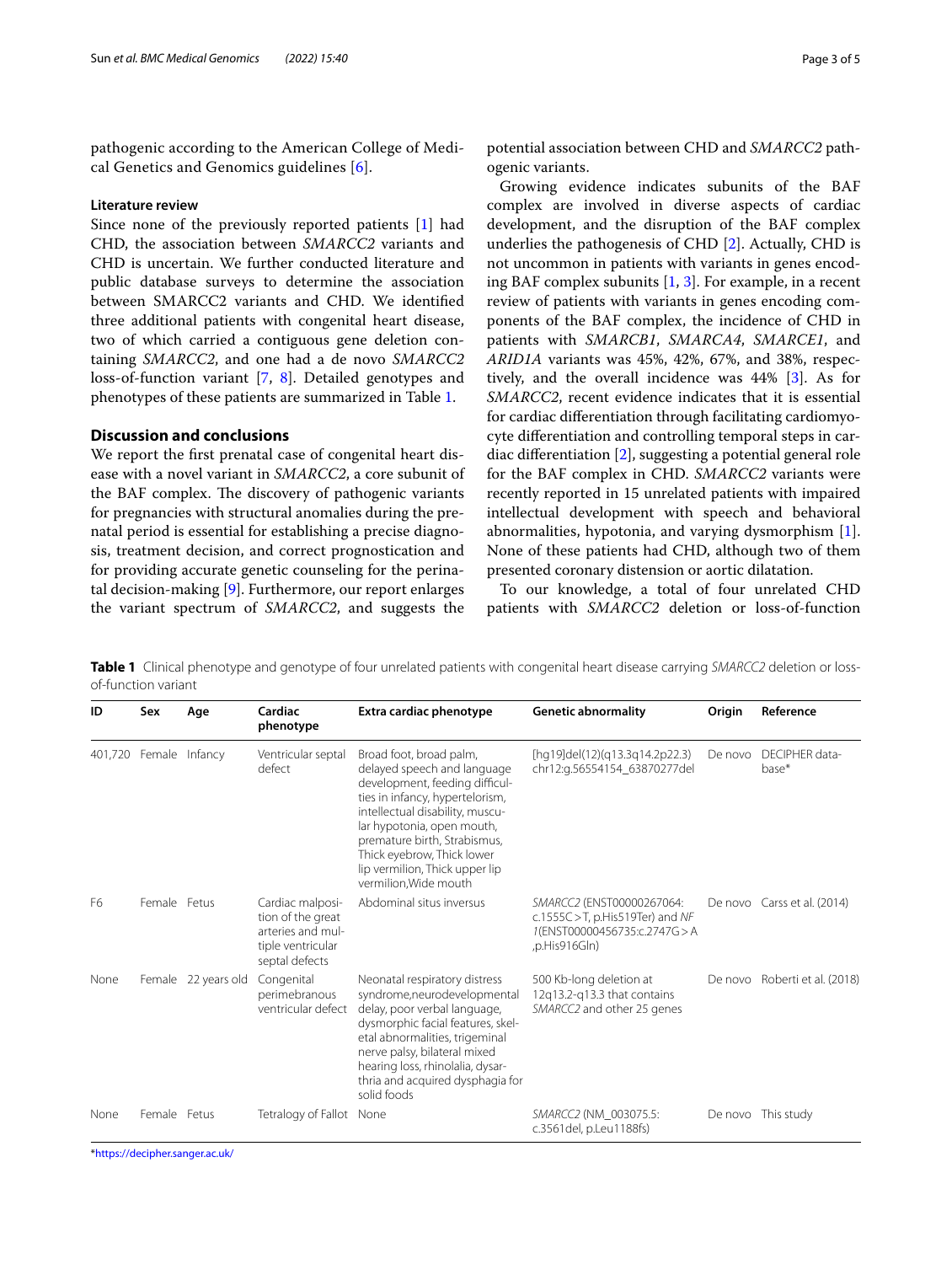variants, including the fetus with TOF carrying the novel *SMARCC2* pathogenic variant described here, have been reported in the public database or literature  $[7, 8]$  $[7, 8]$  $[7, 8]$  $[7, 8]$  (Table [1](#page-2-0)). The patient 401,720 in DECIPHER database [[10\]](#page-4-3) and the patient reported by Roberti et al. [[7\]](#page-4-0) carried contiguous gene deletions containing the *SMARCC2* gene. They both presented the major features of the CCS8, including intellectual disability, developmental delay with prominent speech delay, behavioral abnormalities, feeding difficulties at the neonatal period, hypotonia, and dysmorphic features, suggesting that the haploinsufficiency of *SMARCC2* may contribute signifcantly to their phenotypes. Interestingly, only the fetus presented herein had no other genetic abnormalities, but the other three patients had either single-gene variants or copy number deletions involving genes other than *SMARCC2*. It is hard to say whether abnormal SMARCC2 or other genetic abnormalities are the most likely cause of the three patients. The presence of CHD in four unrelated patients with *SMARCC2* deletion or lossof-function variants suggests the possible causal association between *SMARCC2* variant and congenital heart disease. Still, it requires further genetic or functional confrmatory studies.

Notably, although we identifed no obvious extracardiac malformations by ultrasound, it was still difficult to distinguish whether the congenital heart disease in this fetus was isolated or syndromic. First, subtle dysmorphic features cannot be determined by fetal ultrasound, and some phenotypes, particularly neurodevelopmental disorders, are impossible to identify in the prenatal setting [[9\]](#page-4-2). Furthermore, because of the termination of pregnancy, it is impossible to know if it would have developed other developmental features of CSS8 in the future.

In conclusion, by combining our case and the evidence mentioned above, we conclude that CHD is an intrinsic phenotype of *SMARCC2*-related disease with reduced penetrance. Further investigations into the pathophysiological mechanism associated with *SMARCC2* variants and genotype–phenotype correlations are needed.

#### **Abbreviations**

BAF: BRG1-associated factor; CHD: Congenital heart disease; CSS8: Coffin-Siris syndrome-8.

#### **Acknowledgements**

The authors would like to thank the parents of the fetus.

#### **Authors' contributions**

HZ, HY and YH designed the study. XZ, JW and HY collected the study materials or samples. XZ and JW provide representative fetal echocardiograms. HS, JW and SZ completed the sequencing experiments. HS and SZ collected and aggregated the data. XZ, JY and SZ analyzed and interpreted the data. HS and SZ wrote the manuscript. SZ and HS contributed equally to this work. All authors read and approved the fnal manuscript.

## **Funding**

This work was supported by the National Natural Science Foundation of China (82170301) to YH and Beijing Lab for Cardiovascular Precision Medicine, Beijing, China (PXM2020\_014226\_000017\_00377132\_FCG) to HZ. They both played a role in the collection, analysis, and interpretation of data and in writing the manuscript.

#### **Availability of data and materials**

The data that support the fndings of this study are included in our article. The raw data of whole-exome sequencing of the family in this study are not publicly available to protect participant confdentiality. In addition, according to the People's Republic of China regulations on the management of human Genetic Resources, without approval, any unit or individual shall not disclose the original data of genetic resources involving clinical patients. However, the re-analysis of the whole-exome sequencing data are available from the corresponding author on reasonable request. If you want to request access to the data and re-analysis, please contact Prof. Yihua He (Email: heyihuaecho@ hotmail.com) at Department of Echocardiography in Beijing Anzhen Hospital, Capital Medical University, Beijing, China.

#### **Declarations**

#### **Ethics approval and consent to participate**

This study was approved by the Ethics Committee of Beijing Anzhen Hospital, Capital Medical University. The parents agreed to participate in this study and provided signed informed consent.

## **Consent for publication**

The parents have provided informed written consent for publication.

#### **Competing interests**

The authors declare no competing interests relevant to this publication.

#### **Author details**

<sup>1</sup> Department of Echocardiography, Beijing Anzhen Hospital, Capital Medical University, No.2, Anzhen Road, Chaoyang District, Beijing 100029, China. 2 <sup>2</sup> Department of Cardiac Surgery, Beijing Anzhen Hospital, Capital Medical University, No.2, Anzhen Road, Chaoyang District, Beijing 100029, China. <sup>3</sup>Peking University First Hospital, Beijing, China.

## Received: 19 November 2021 Accepted: 16 February 2022 Published online: 03 March 2022

#### **References**

- <span id="page-3-0"></span>1. Machol K, Rousseau J, Ehresmann S, Garcia T, Nguyen T, Spillmann RC, Sullivan JA, Shashi V, Jiang YH, Stong N, et al. Expanding the spectrum of BAF-related disorders: de novo variants in SMARCC2 cause a syndrome with intellectual disability and developmental delay. Am J Hum Genet. 2019;104(1):164–78.
- <span id="page-3-1"></span>2. Hota SK, Johnson JR, Verschueren E, Thomas R, Blotnick AM, Zhu Y, Sun X, Pennacchio LA, Krogan NJ, Bruneau BG. Dynamic BAF chromatin remodeling complex subunit inclusion promotes temporally distinct gene expression programs in cardiogenesis. Development. 2019;146(19):dev174086.
- <span id="page-3-2"></span>3. Kosho T, Okamoto N. Genotype-phenotype correlation of Cofn–Siris syndrome caused by mutations in SMARCB1, SMARCA4, SMARCE1, and ARID1A. Am J Med Genet C Semin Med Genet. 2014;166C(3):262–75.
- <span id="page-3-3"></span>4. Sun H, Hao X, Wang X, Zhou X, Zhang Y, Liu X, Han J, Gu X, Sun L, Zhao Y, et al. Genetics and Clinical Features of Noncompaction Cardiomyopathy in the Fetal Population. Front Cardiovasc Med. 2021;7:617561.
- <span id="page-3-4"></span>5. Sun H, Yi T, Hao X, Yan H, Wang J, Li Q, Gu X, Zhou X, Wang S, Wang X, et al. Contribution of single-gene defects to congenital cardiac left-sided lesions in the prenatal setting. Ultrasound Obst Gyn. 2020;56(2):225–32.
- <span id="page-3-5"></span>6. Richards S, Aziz N, Bale S, Bick D, Das S, Gastier-Foster J, Grody WW, Hegde M, Lyon E, Spector E, et al. Standards and guidelines for the interpretation of sequence variants: a joint consensus recommendation of the American College of Medical Genetics and Genomics and the Association for Molecular Pathology. Genet Med. 2015;17(5):405–24.